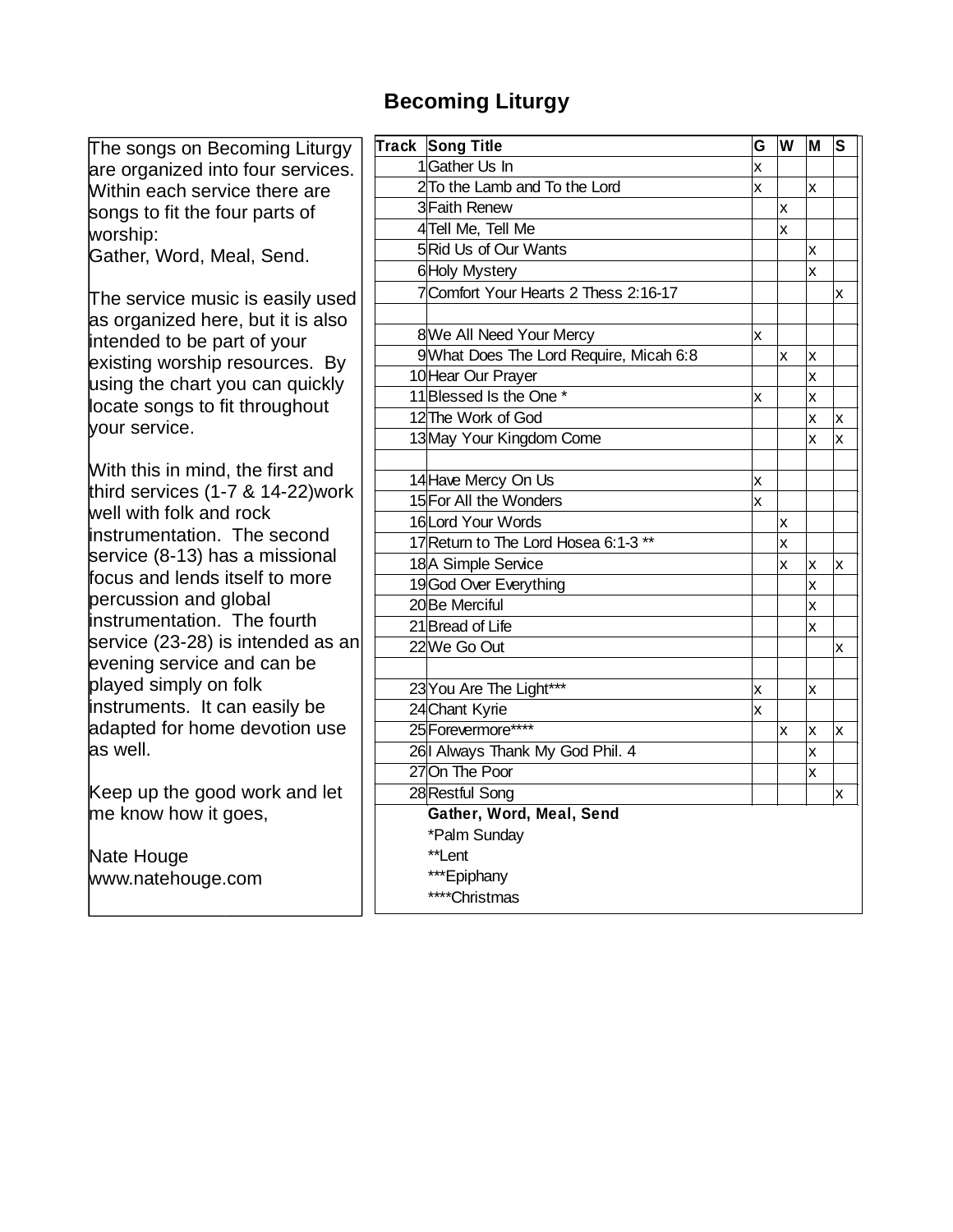## Gather Us In<br>Words and Music by Nate Houge

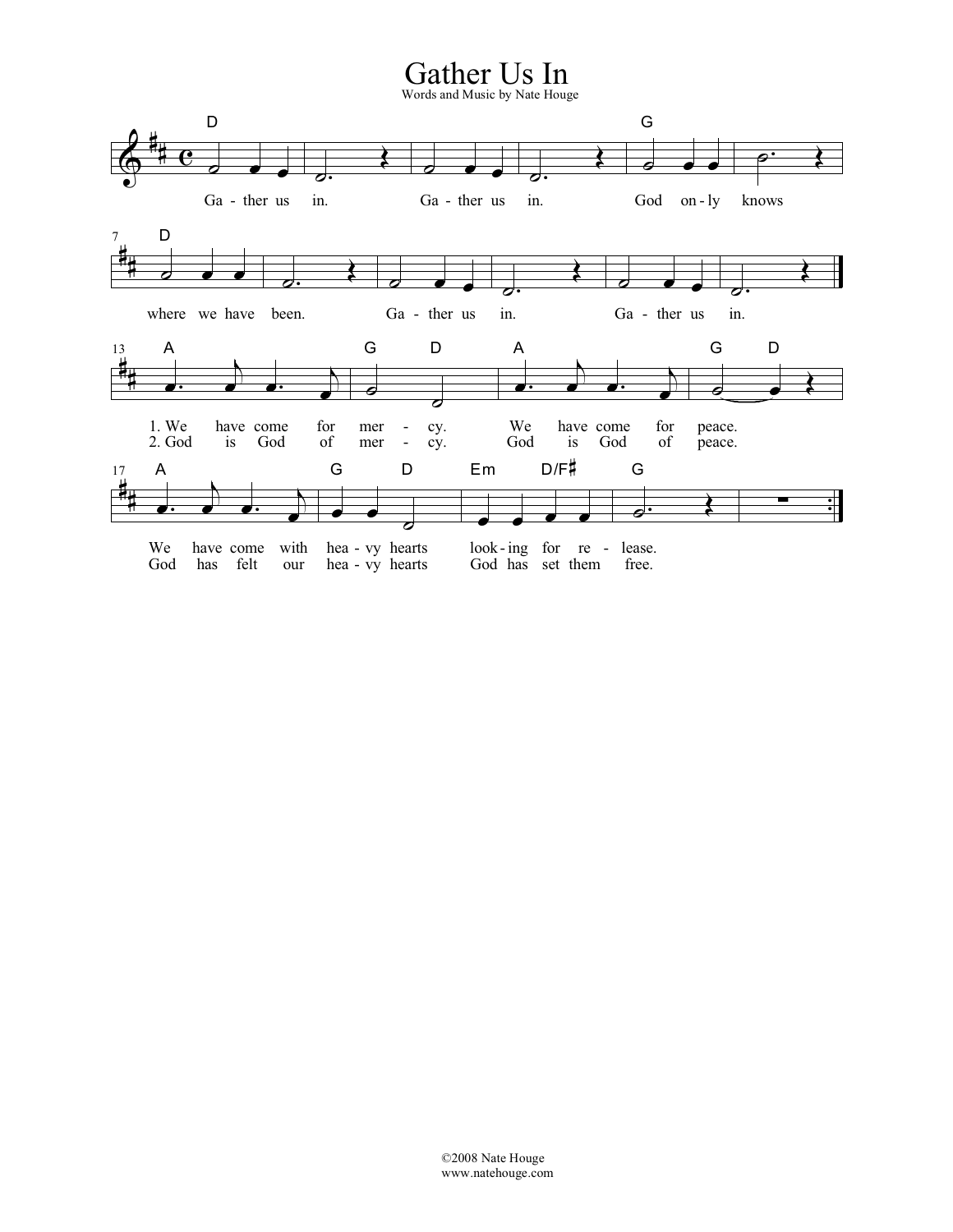#### To The Lamb and To The Lord

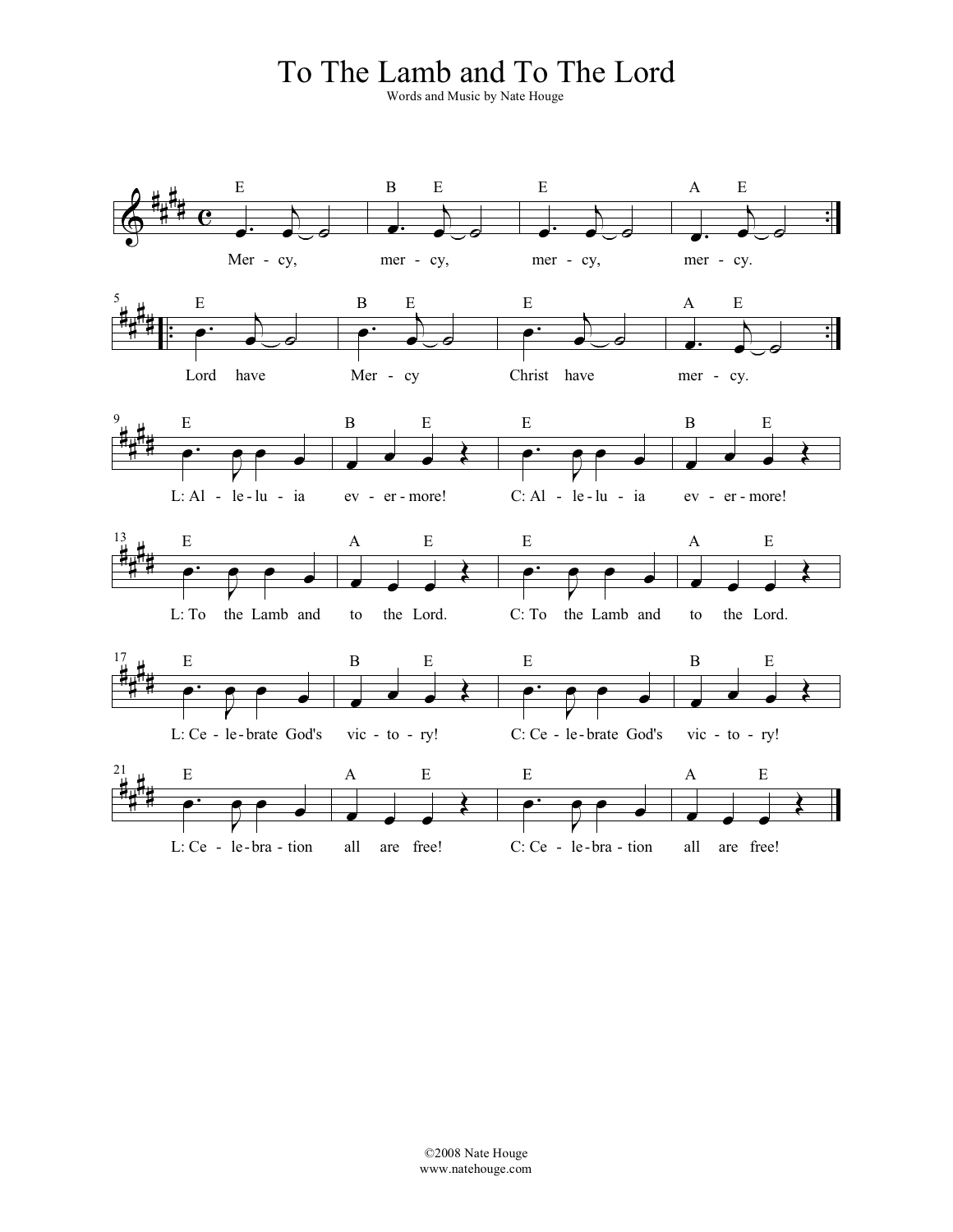#### Faith Renew

Words and Music by Nate Houge

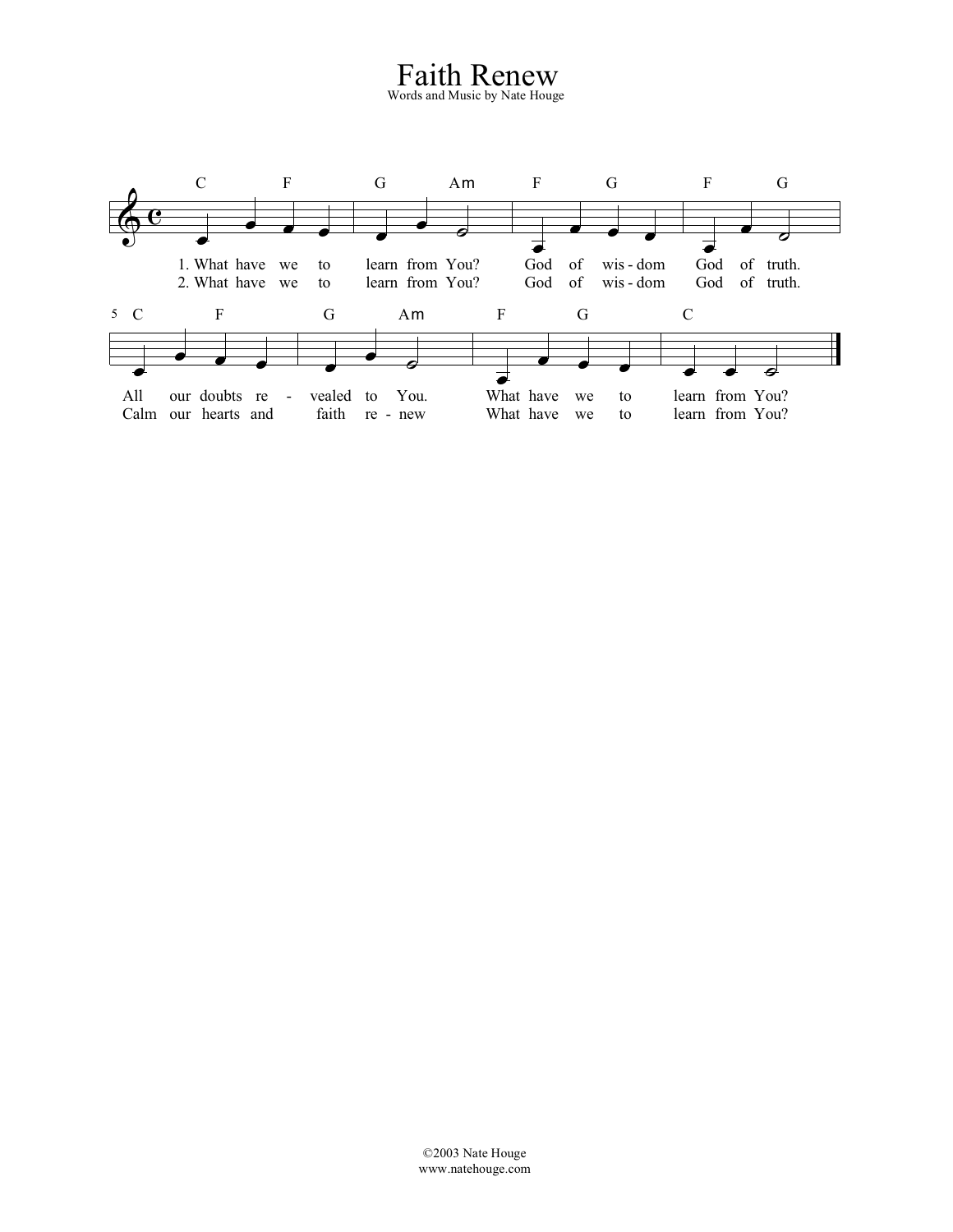### Tell Me, Tell Me Words and Music by Nate Houge

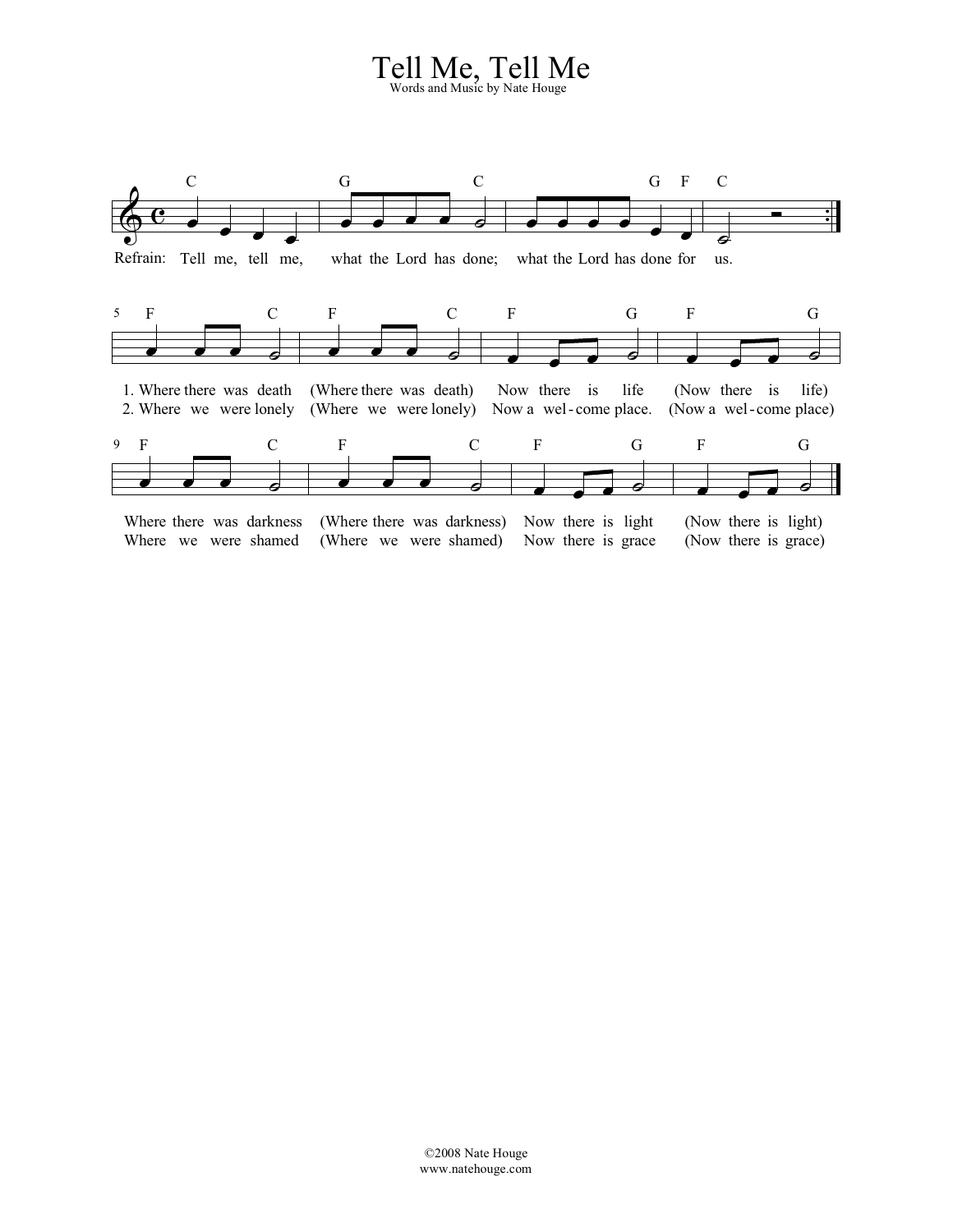### Rid Us Of Our Wants Words and Music by Nate Houge

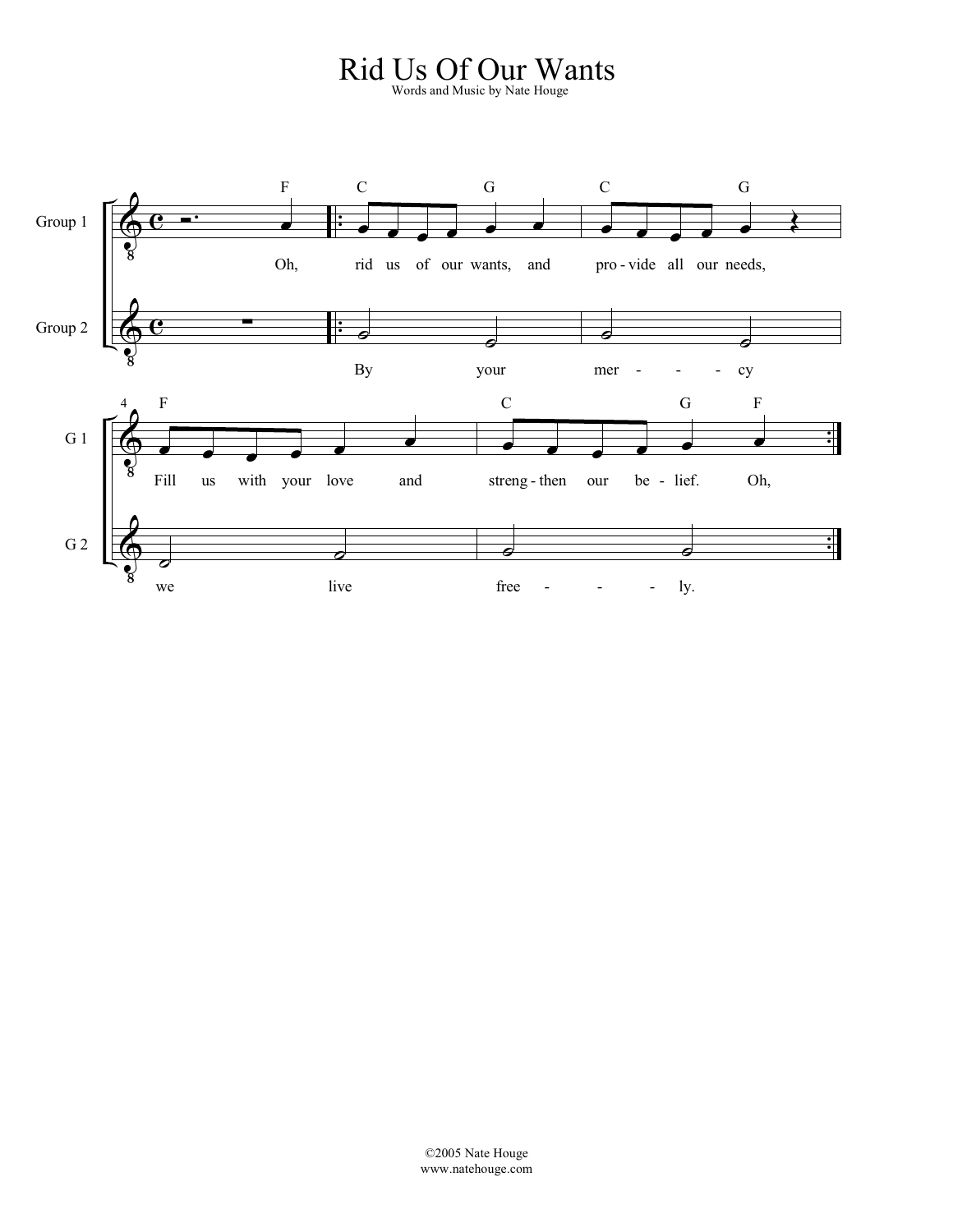# Holy Mystery

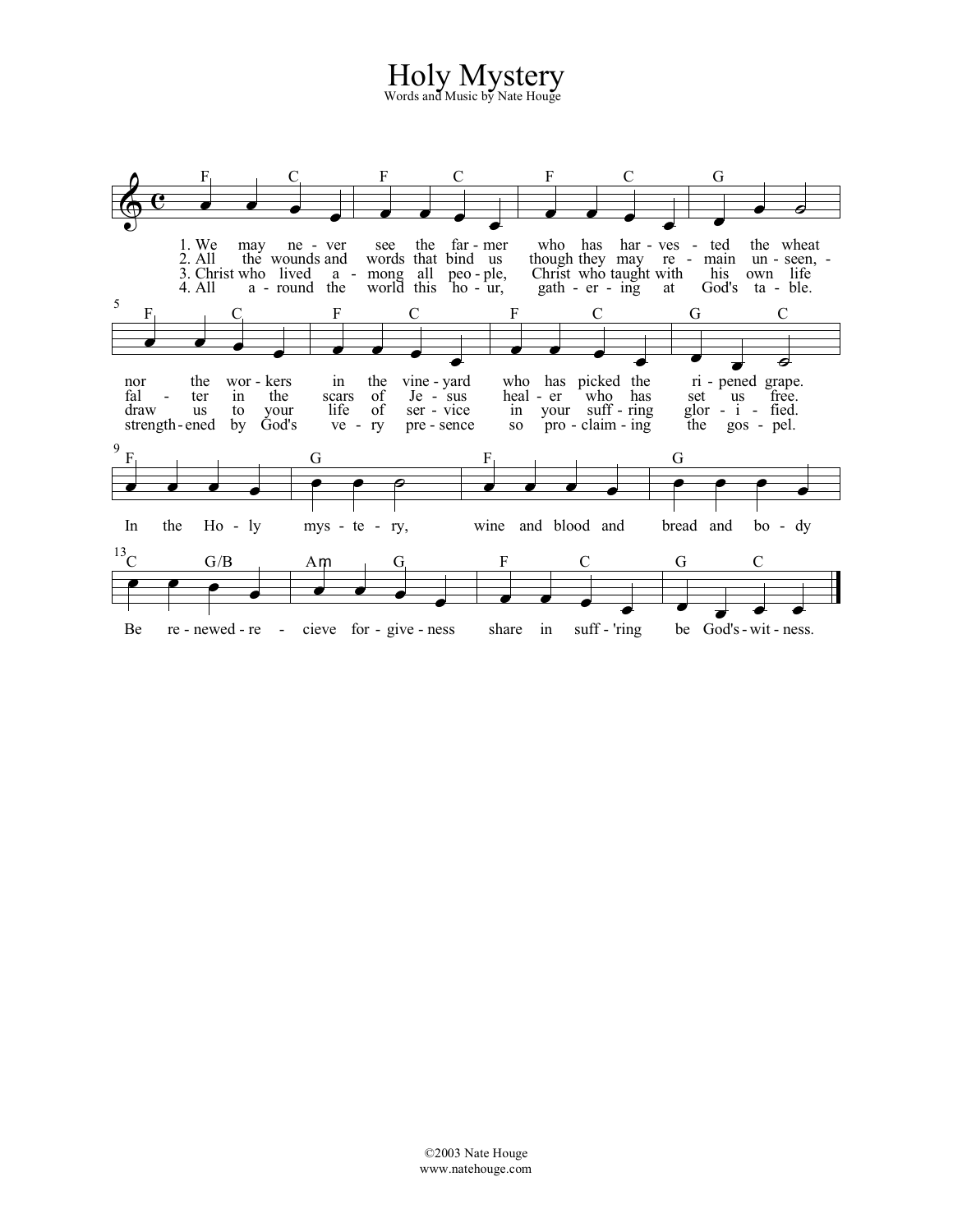#### **Comfort Your Hearts**

2 Thessalonians 2:16-17 Music by Nate Houge

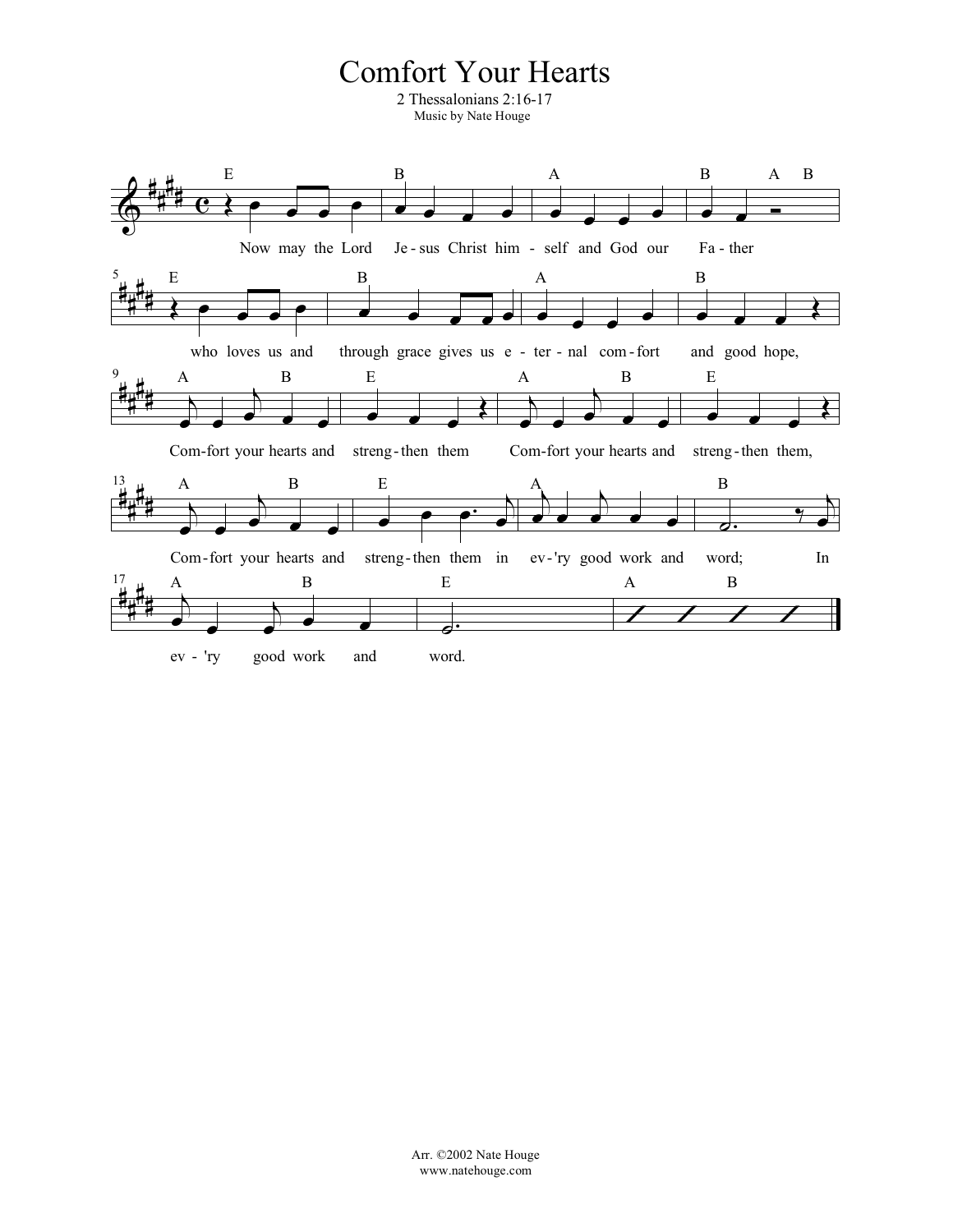### We All Need Your Mercy

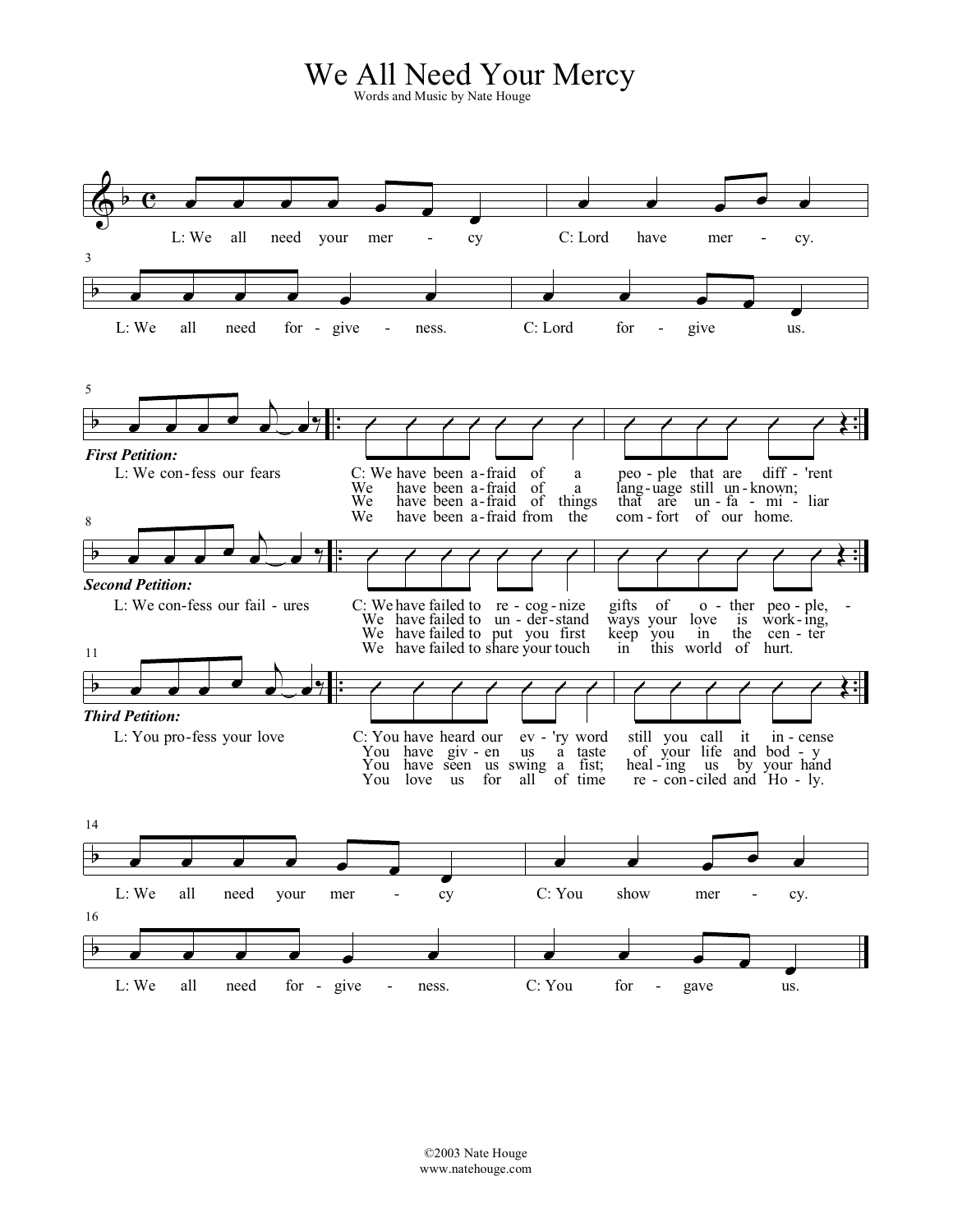### What Does The Lord Require?

Micah 6:8 Music by Nate Houge

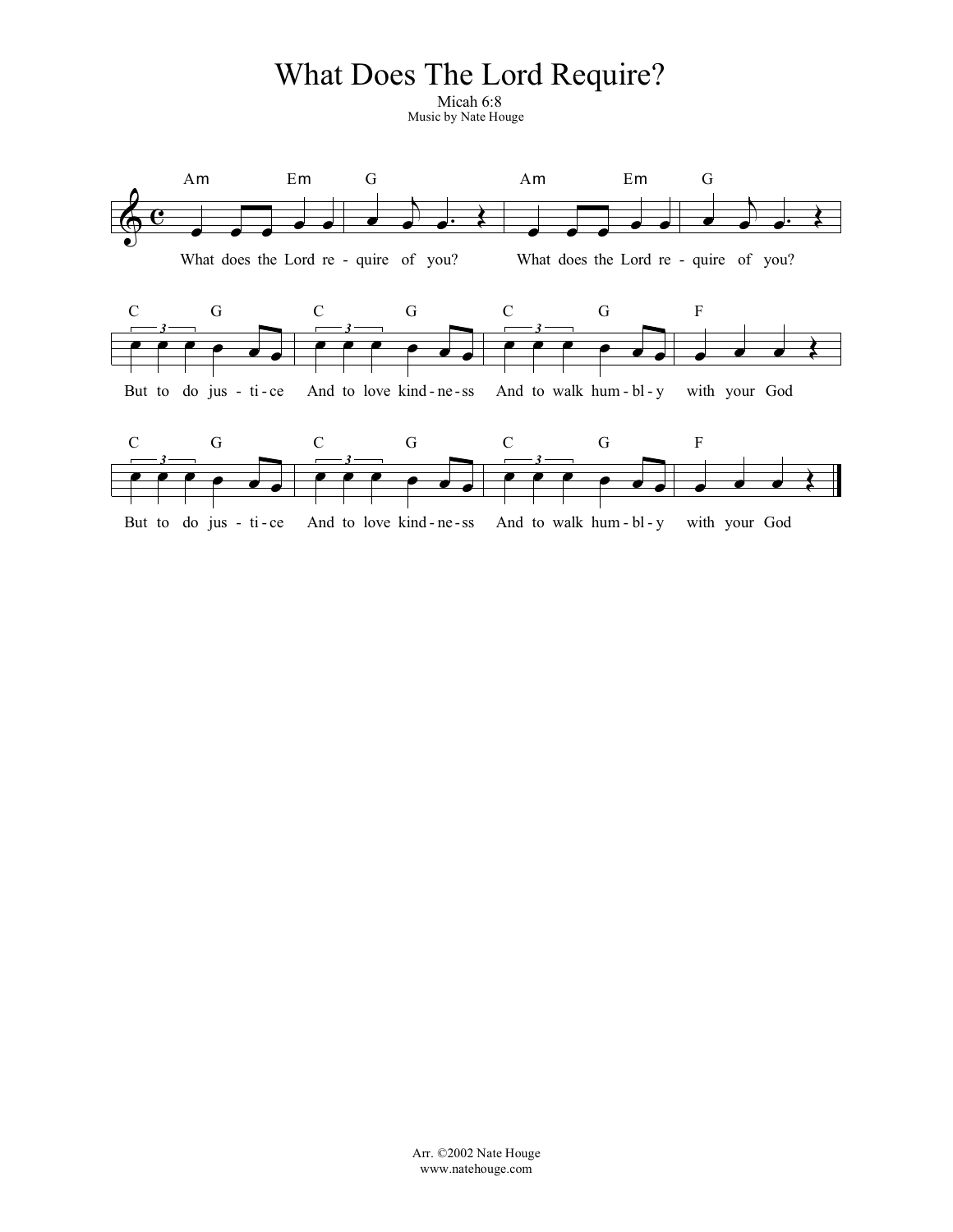#### Hear Our Prayer

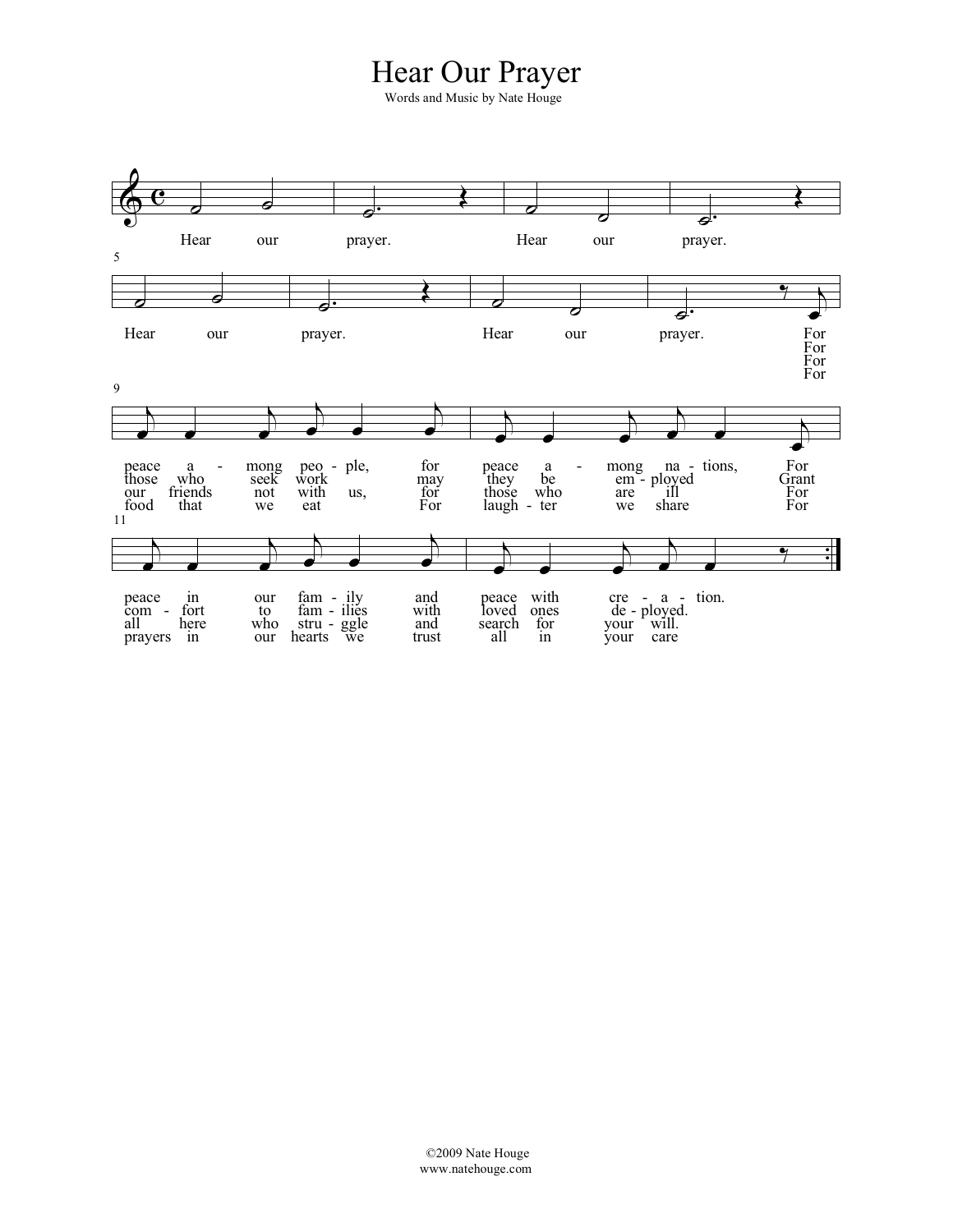# Blessed Is The One Music by Nate Houge

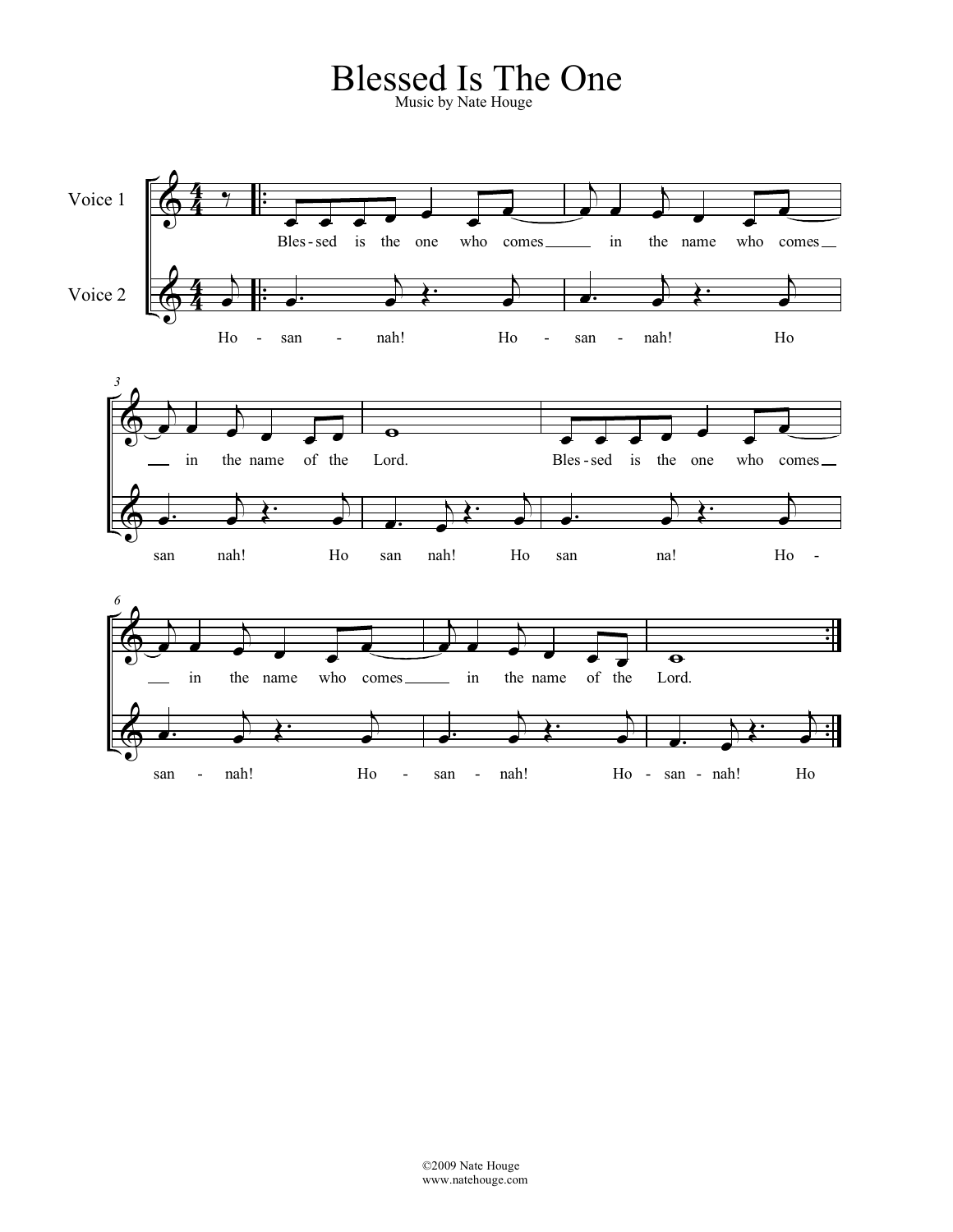### The Work of God

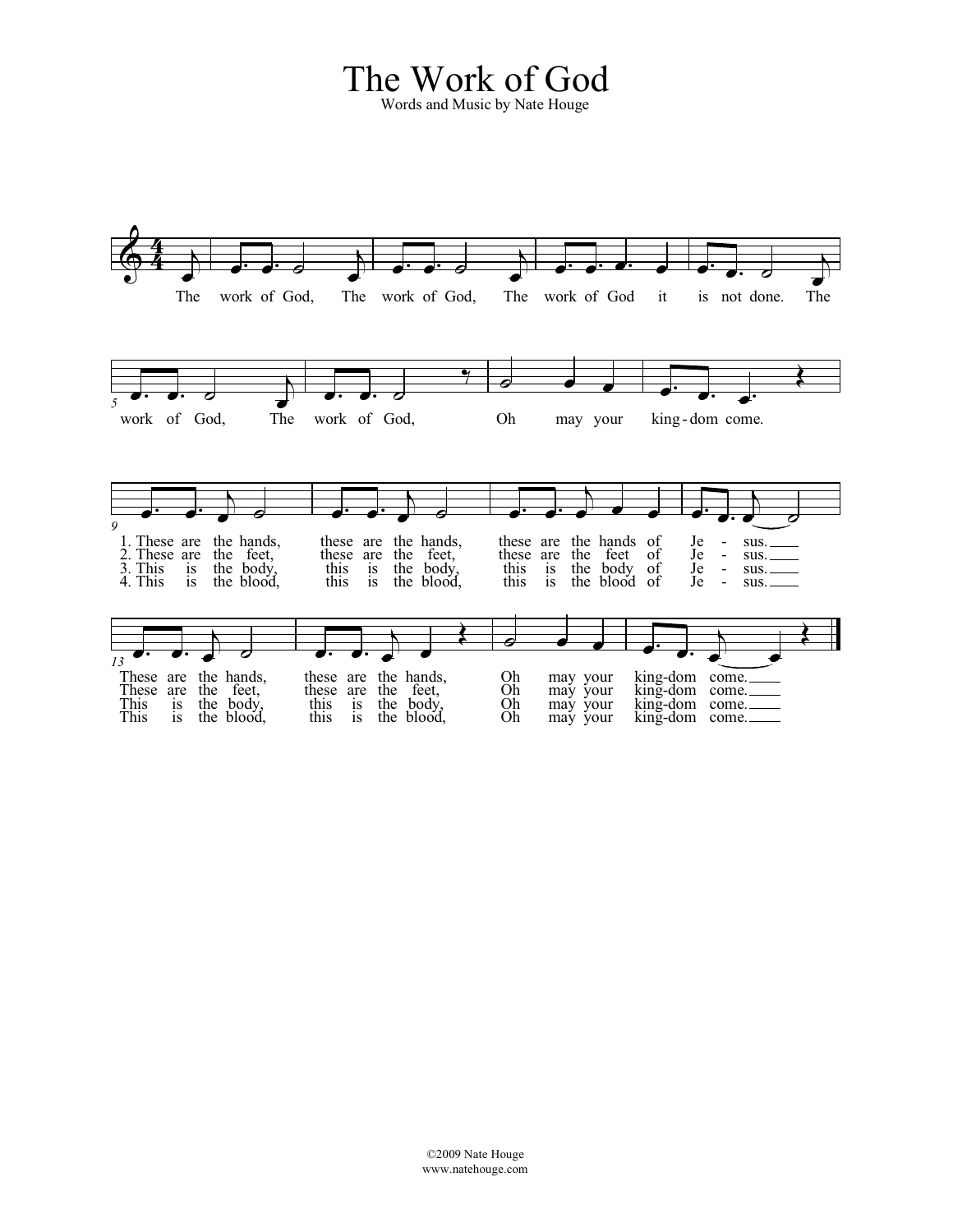# May Your Kingdom Come

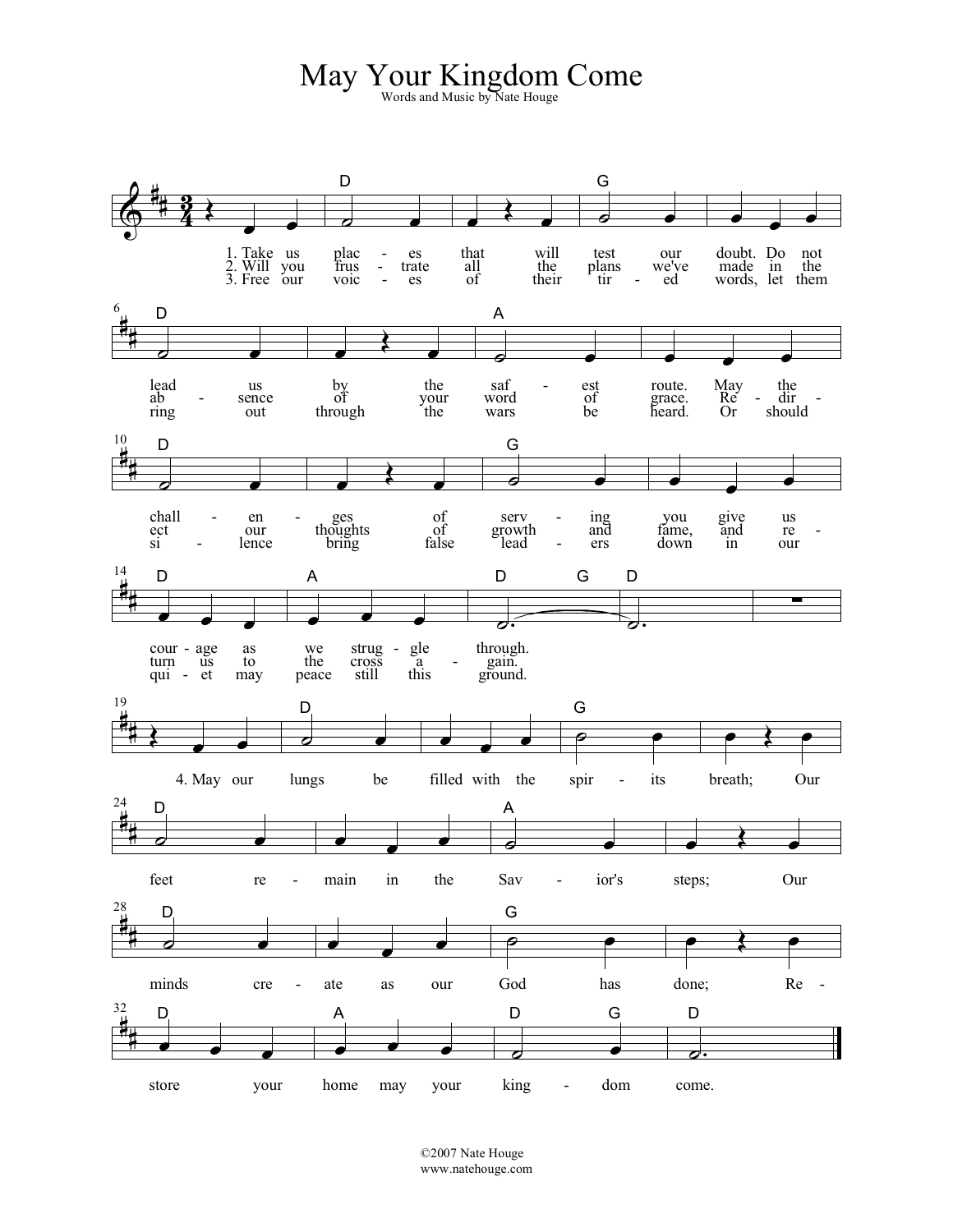### Have Mercy On Us Words and Music by Nate Houge



©2001 Nate Houge www.natehouge.com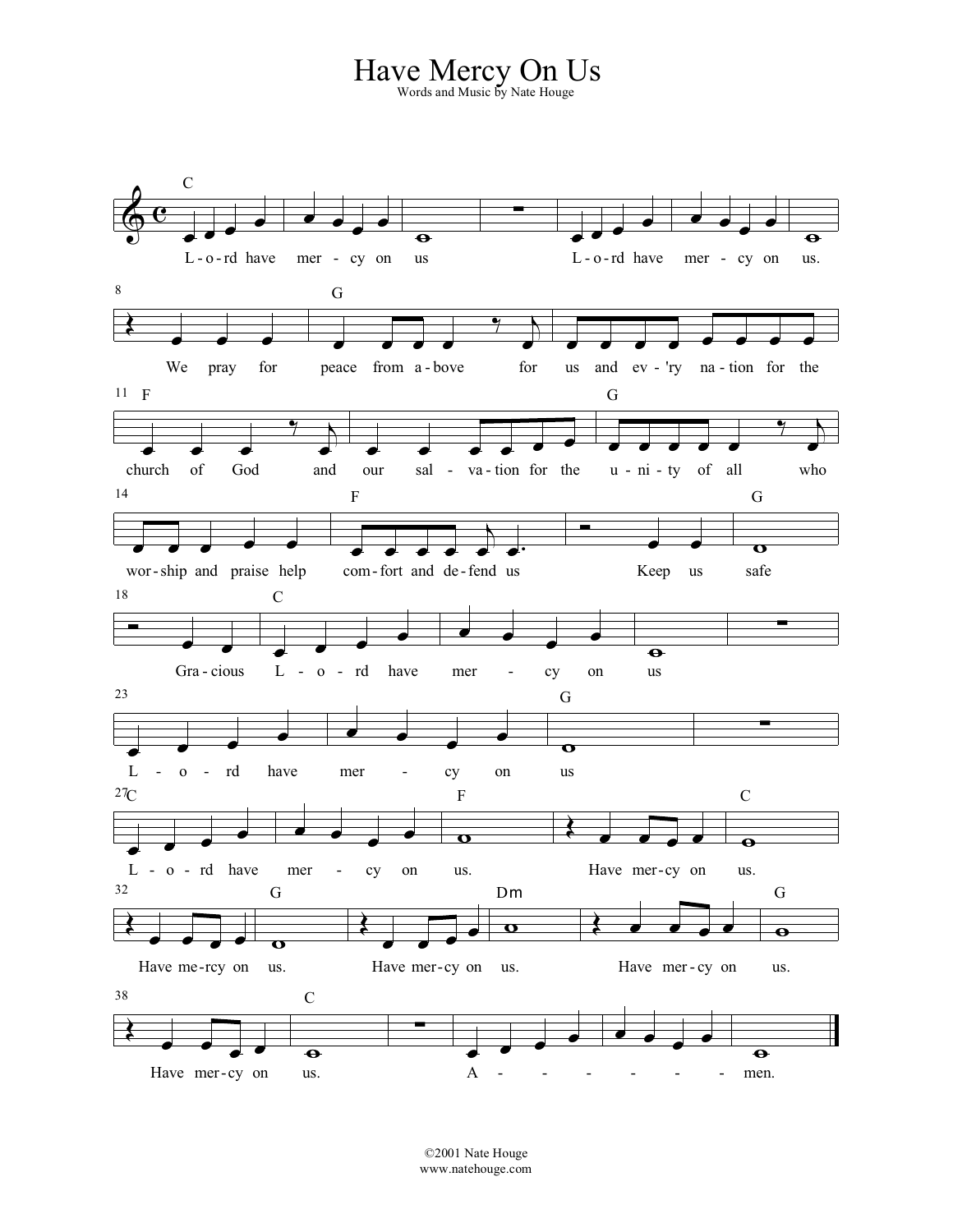## For All The Wonders Words and Music by Nate Houge



©2001 Nate Houge www.natehouge.com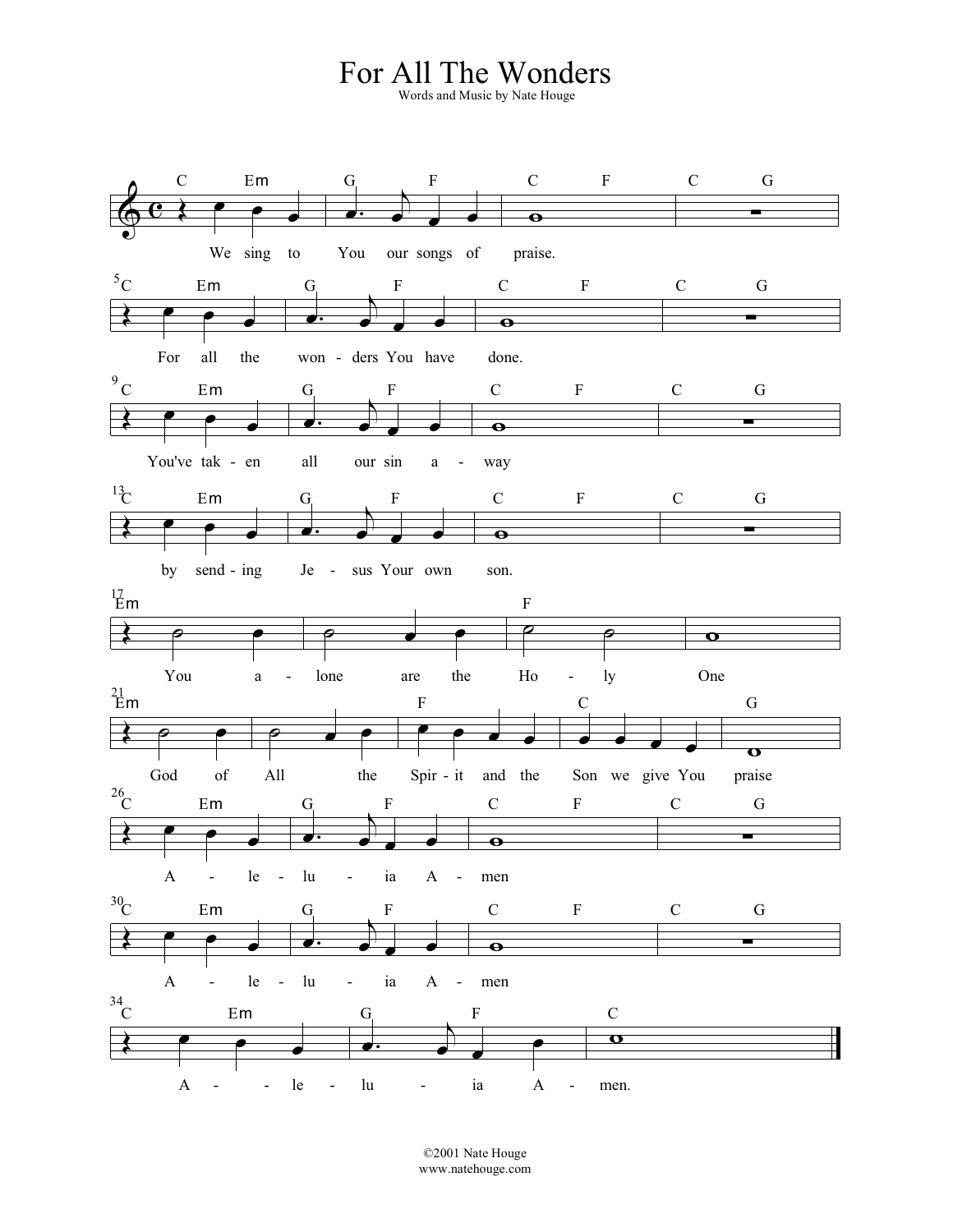### Lord Your Words Sive Us Life

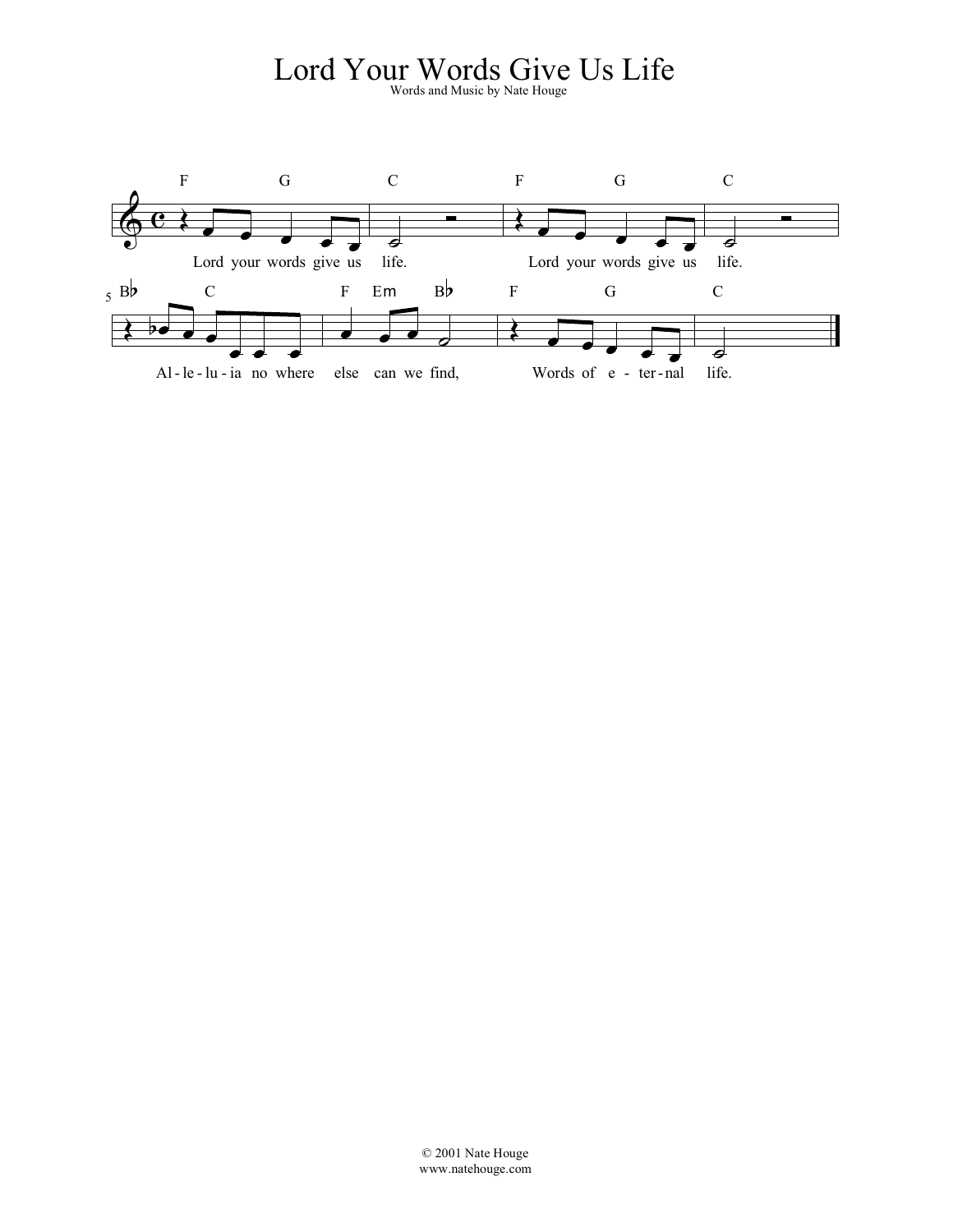#### Return to the Lord

Hosea 6:1-3 Music by Nate Houge



*(to refrain)*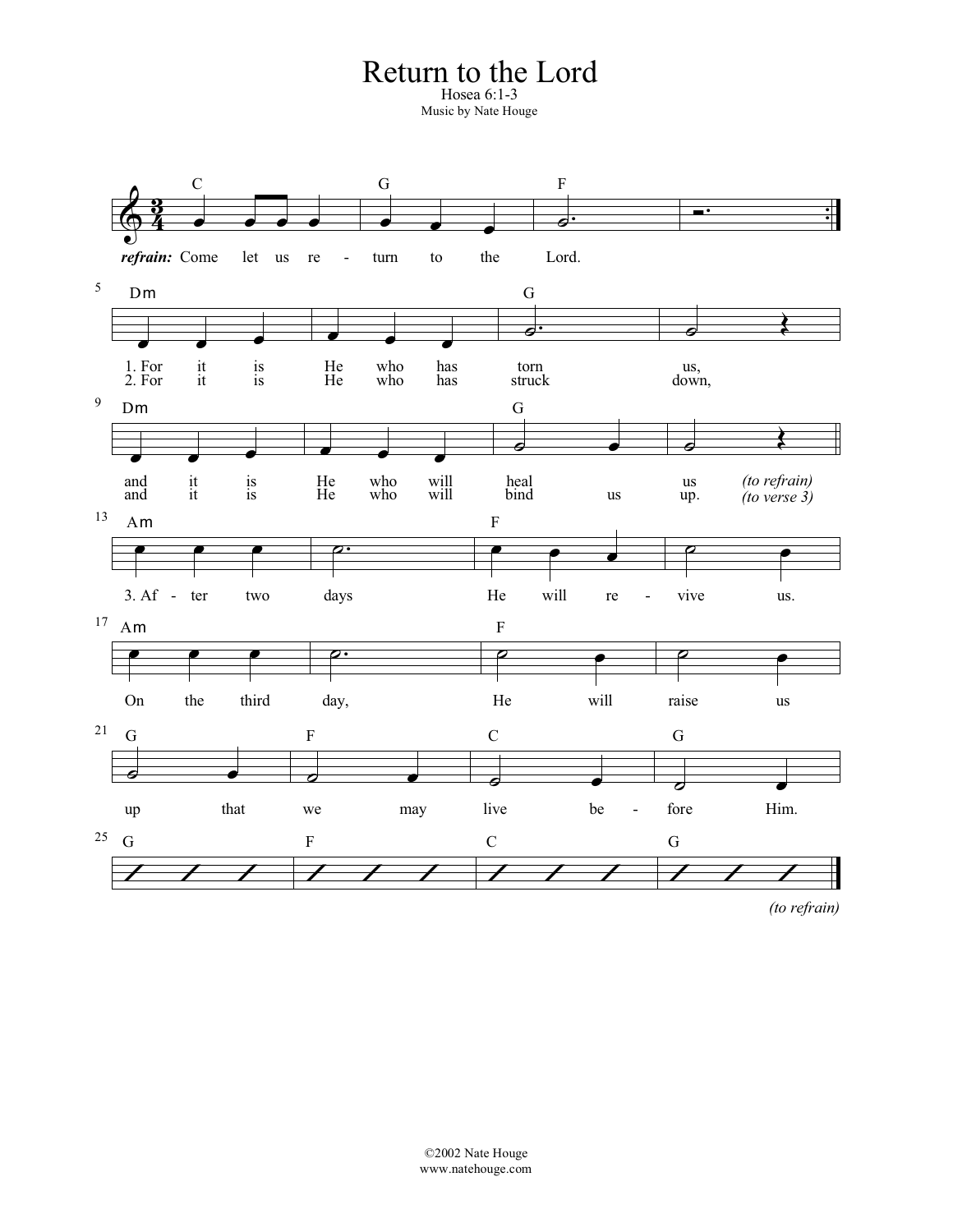A Simple Service Words and Music by Nate Houge

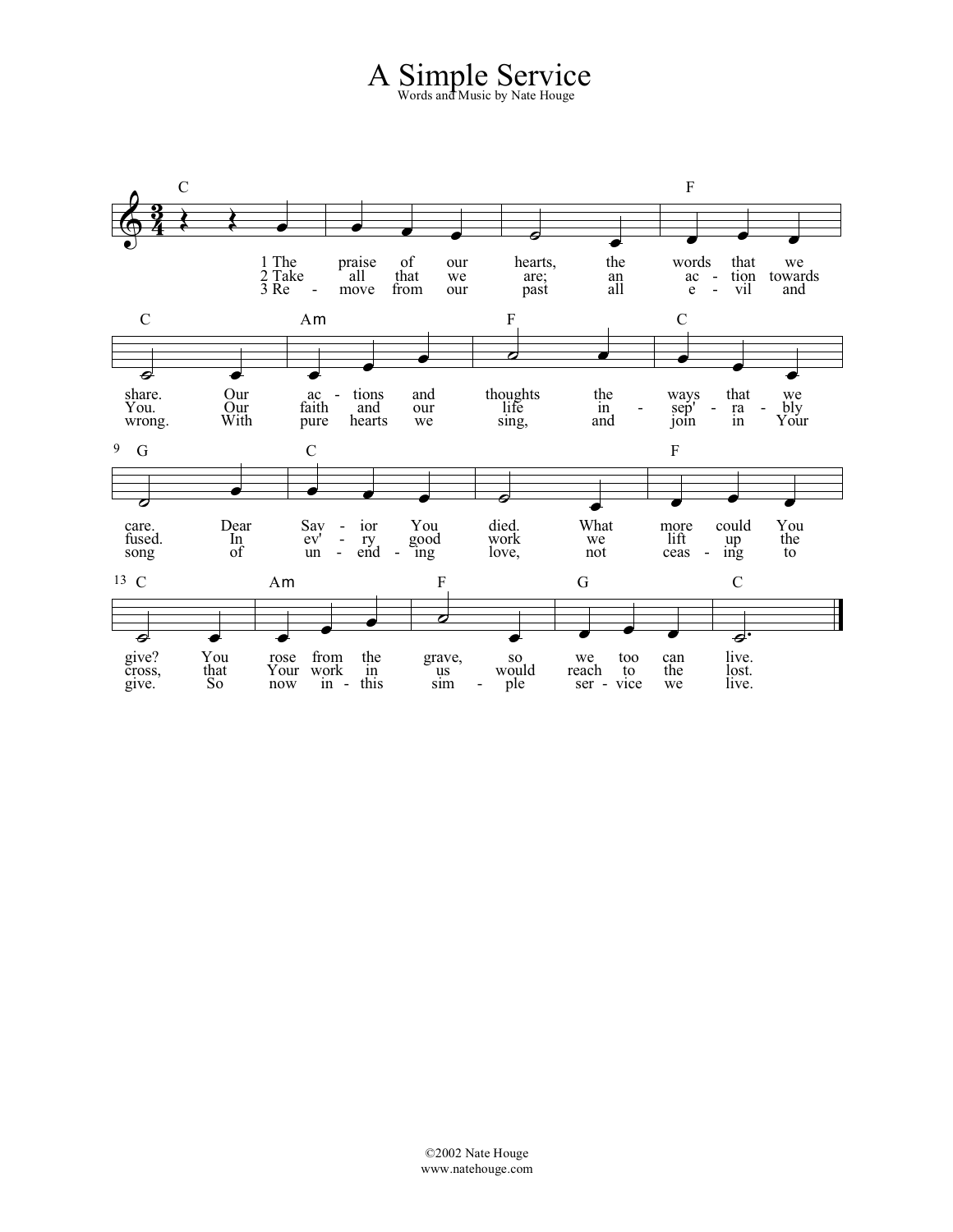# God Over Everything

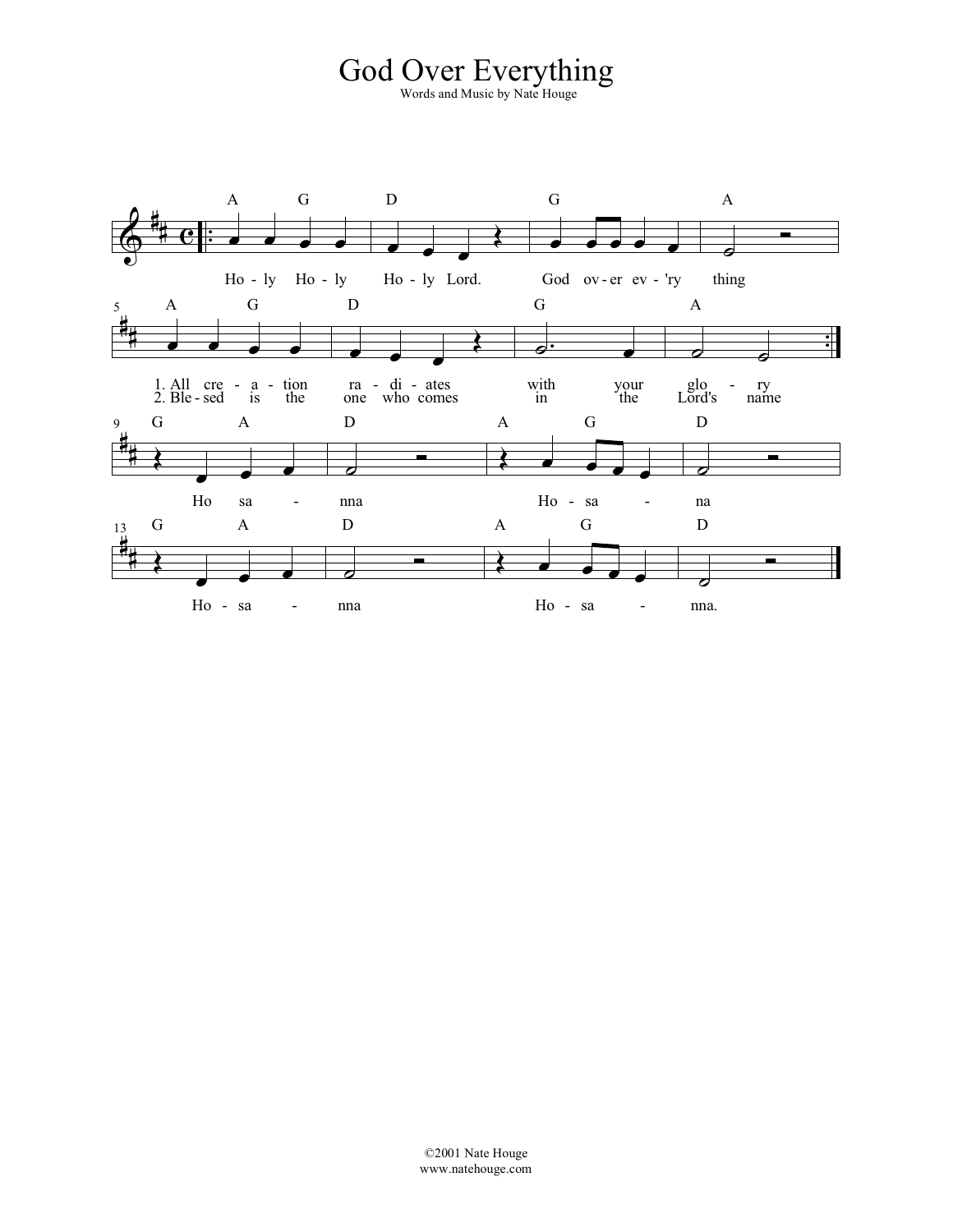Be Merciful Words and Music by Nate Houge

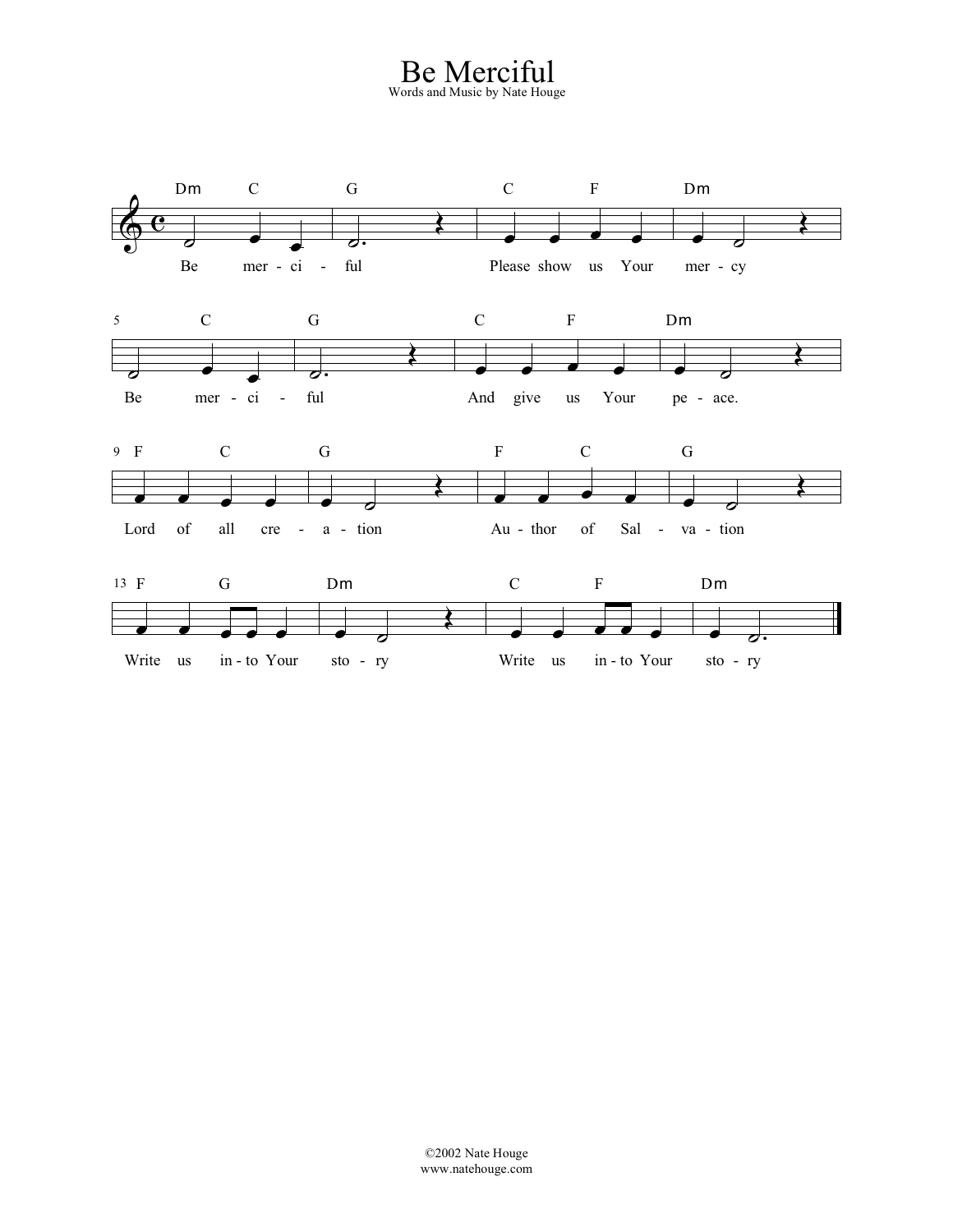# Bread of Life Words and Music by Nate Houge



©2002 Nate Houge www.natehouge.com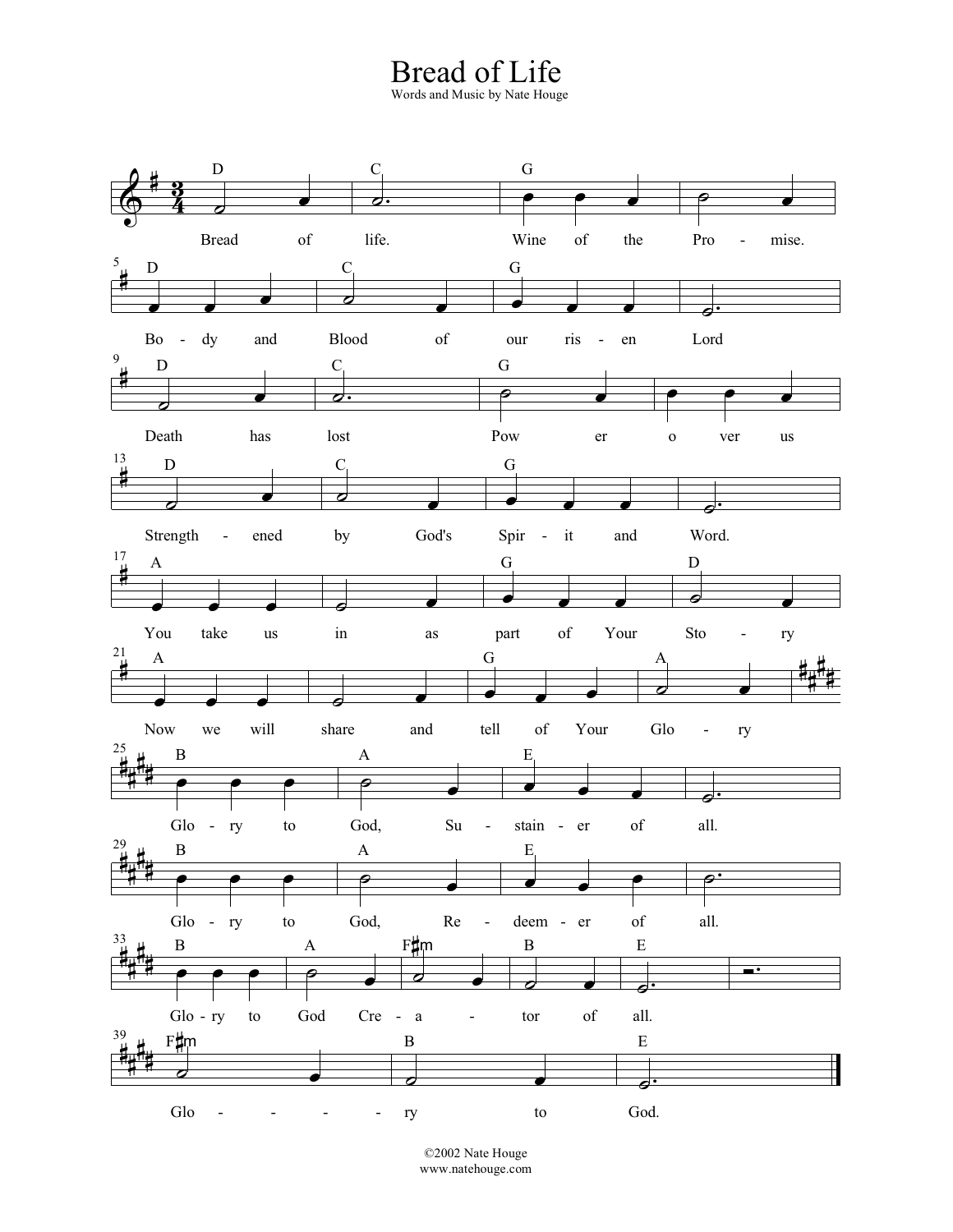#### We Go Out With The Spirit Of God

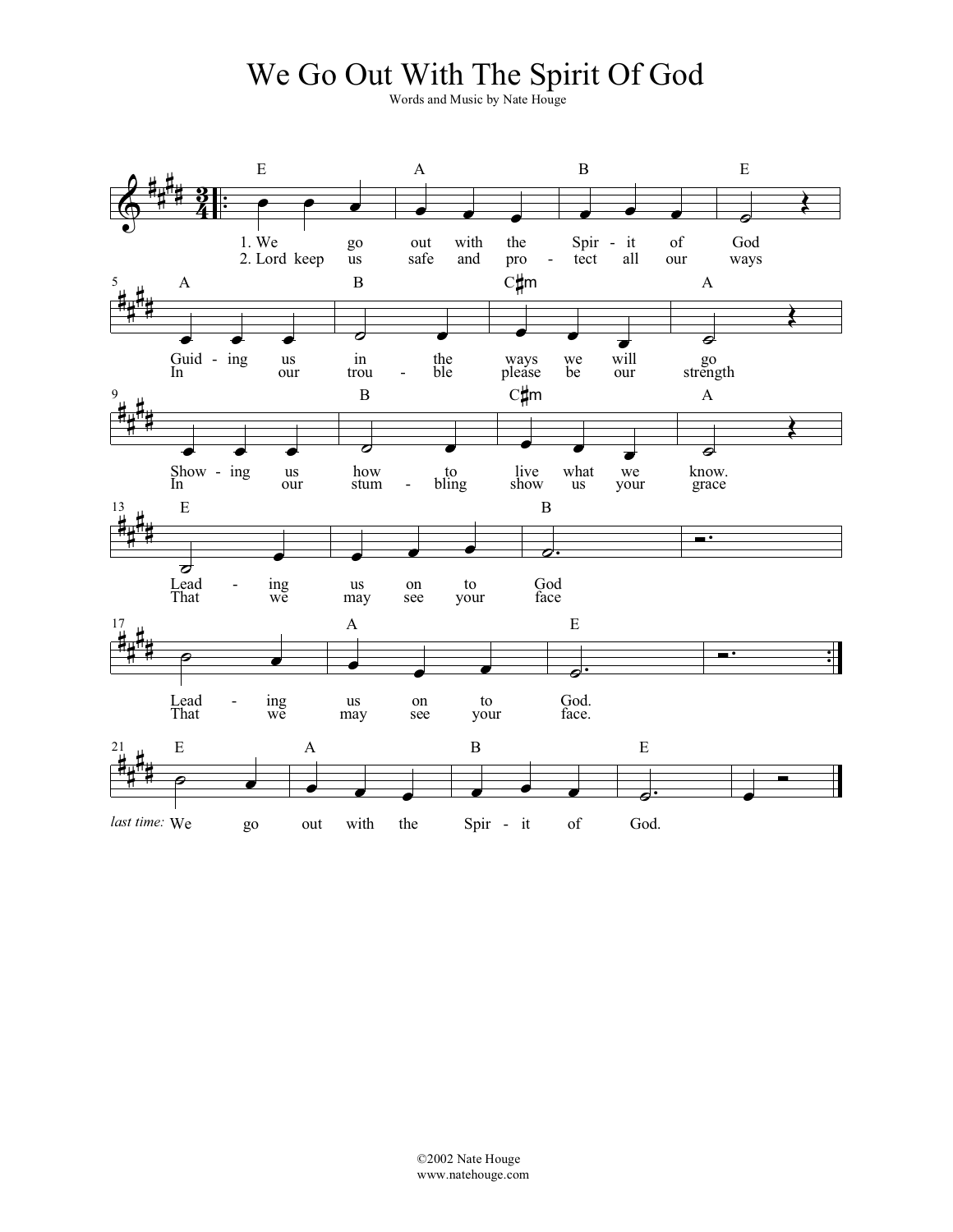#### You Are the Light



Jesus Christ you are the peace... hope..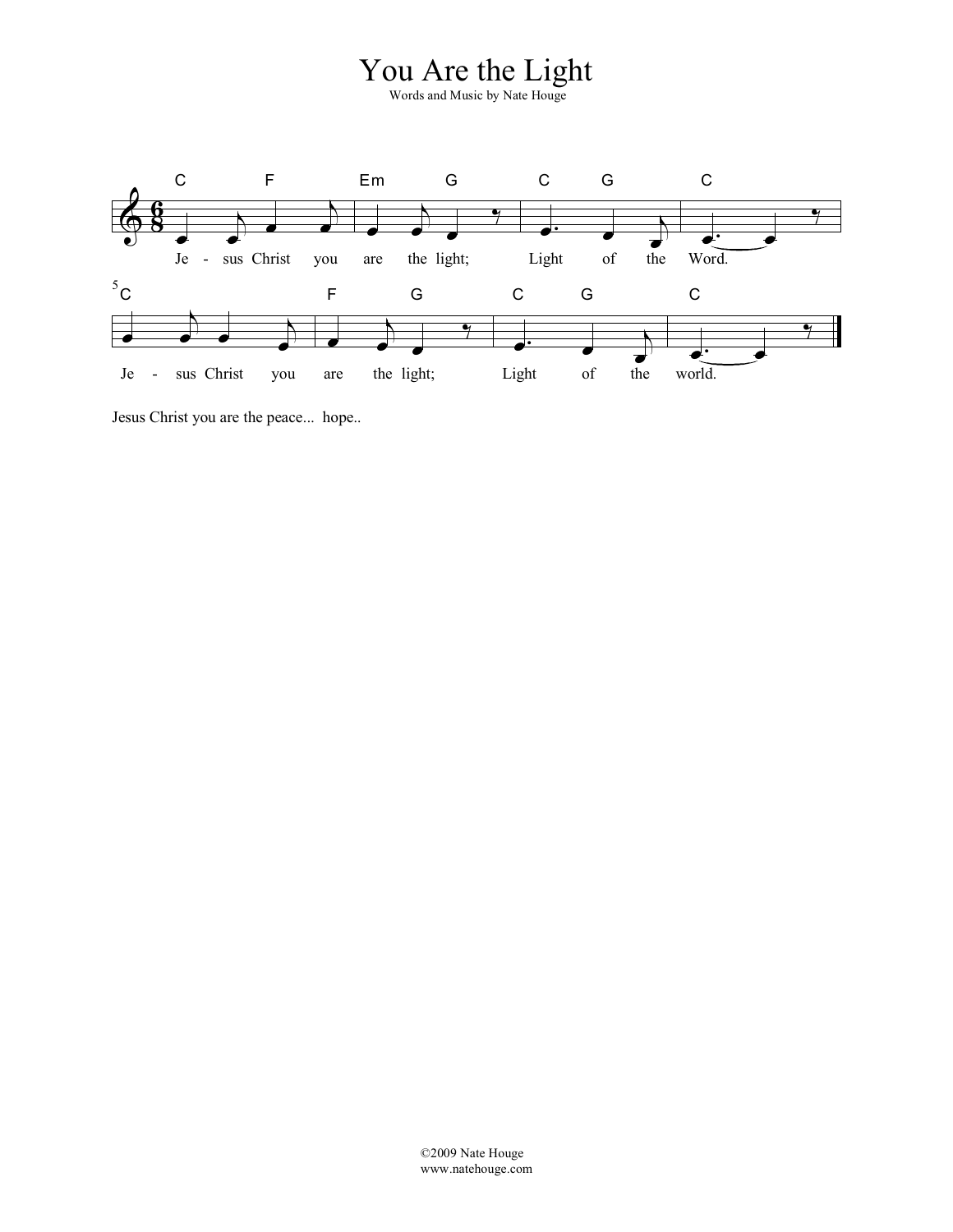Chant Kyrie Music and Chant by Nate Houge Spoken Text by Seekers Church



(Lord have mercy...)

Reader 1: Have mercy, tender God, forget that we defied you. Wash away our sin, and cleanse us from our guilt.

(Lord have mercy...)

Reader 2: You show us who we are. We see what we have done, and what we have failed to do.

(Lord have mercy...)

Reader 3: We offer you our shattered spirits. Have mercy and change our hearts.

(Lord have mercy...)

Reader 4: God loves us and makes us lovely, teaching us this hidden wisdom: In God's tender mercy, we are washed with fresh water, we are cleansed as bright as snow.

(Amen...)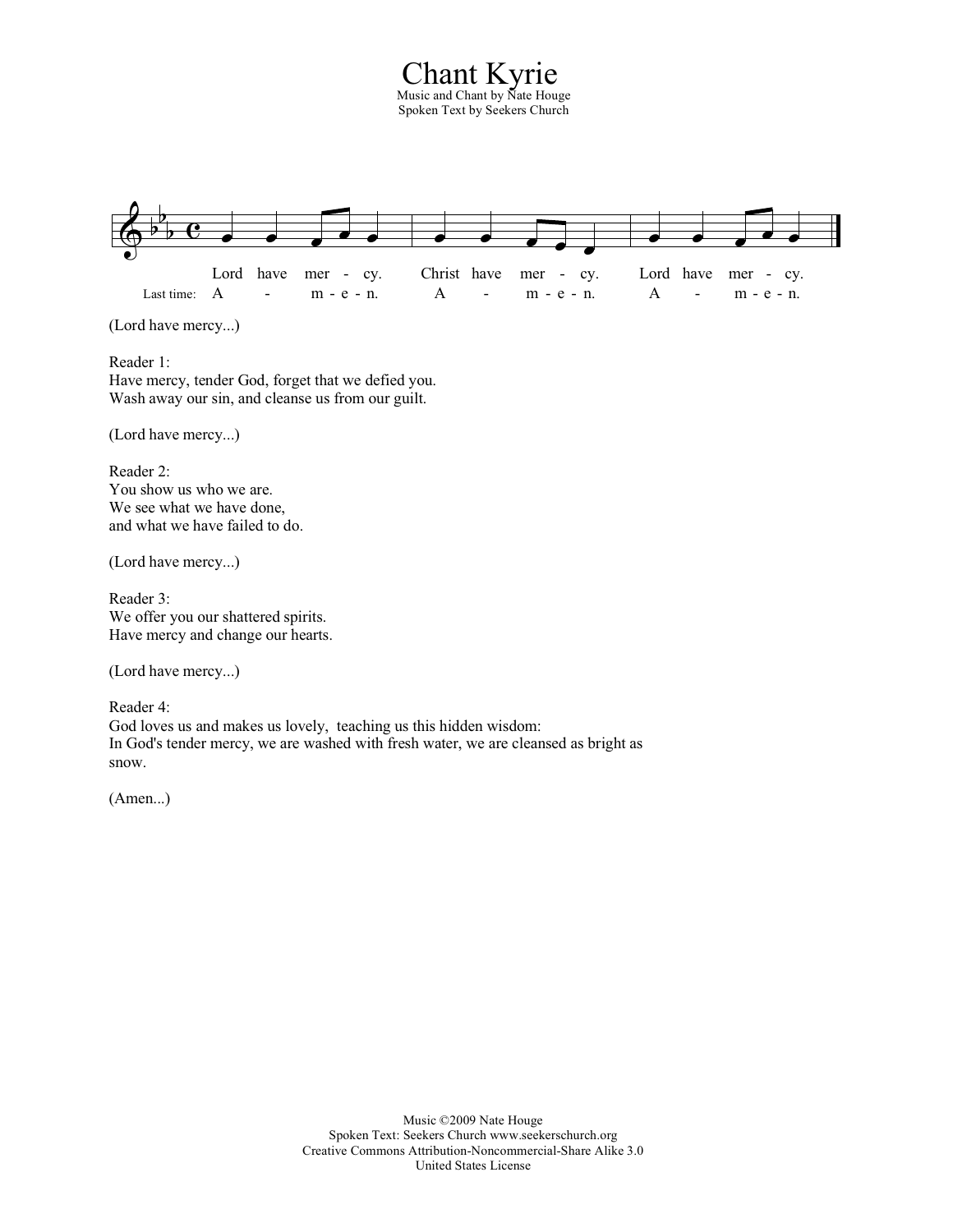Forevermore Words and Music by Nate Houge

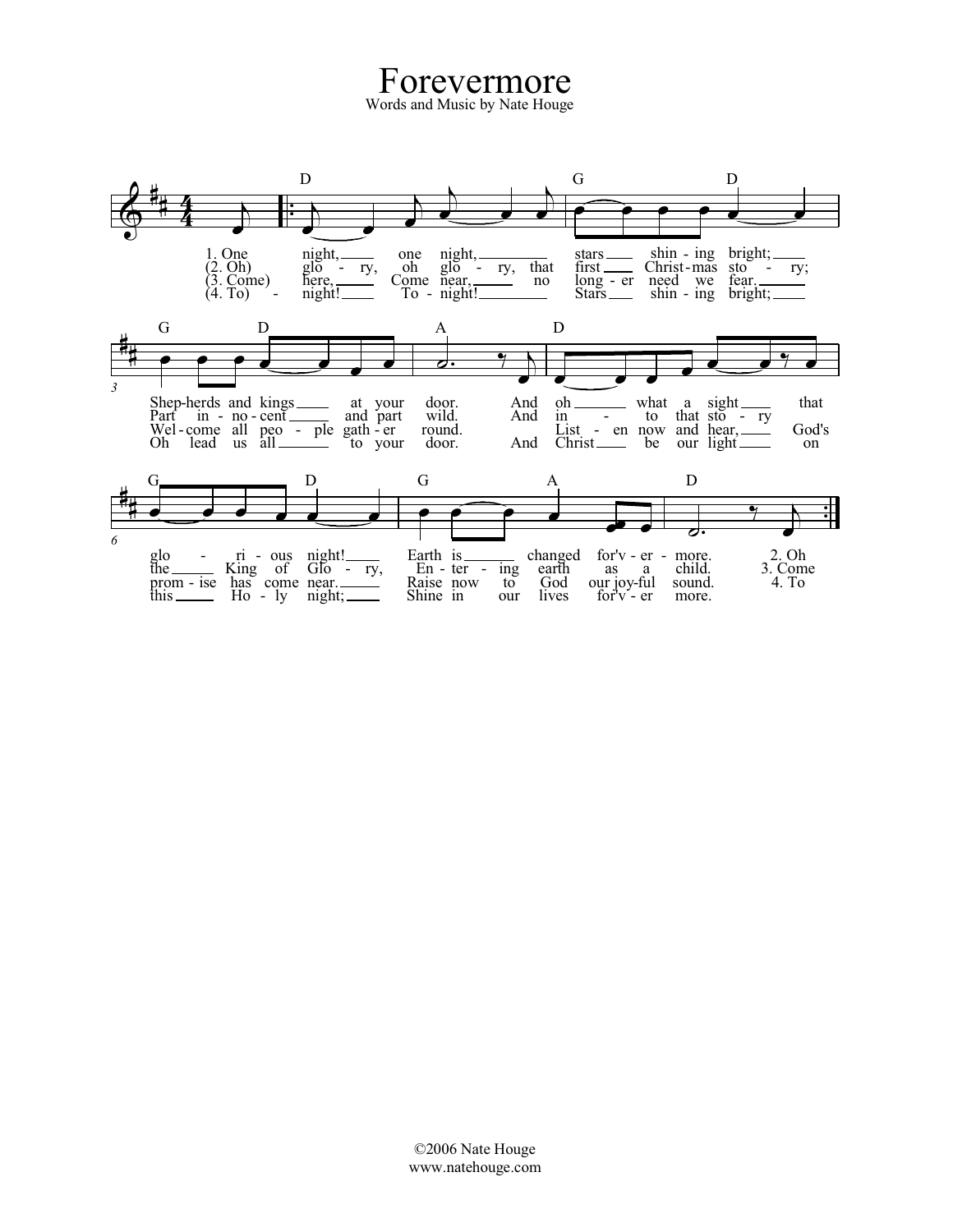### I Always Thank My God

Philemon 4 Music by Nate Houge

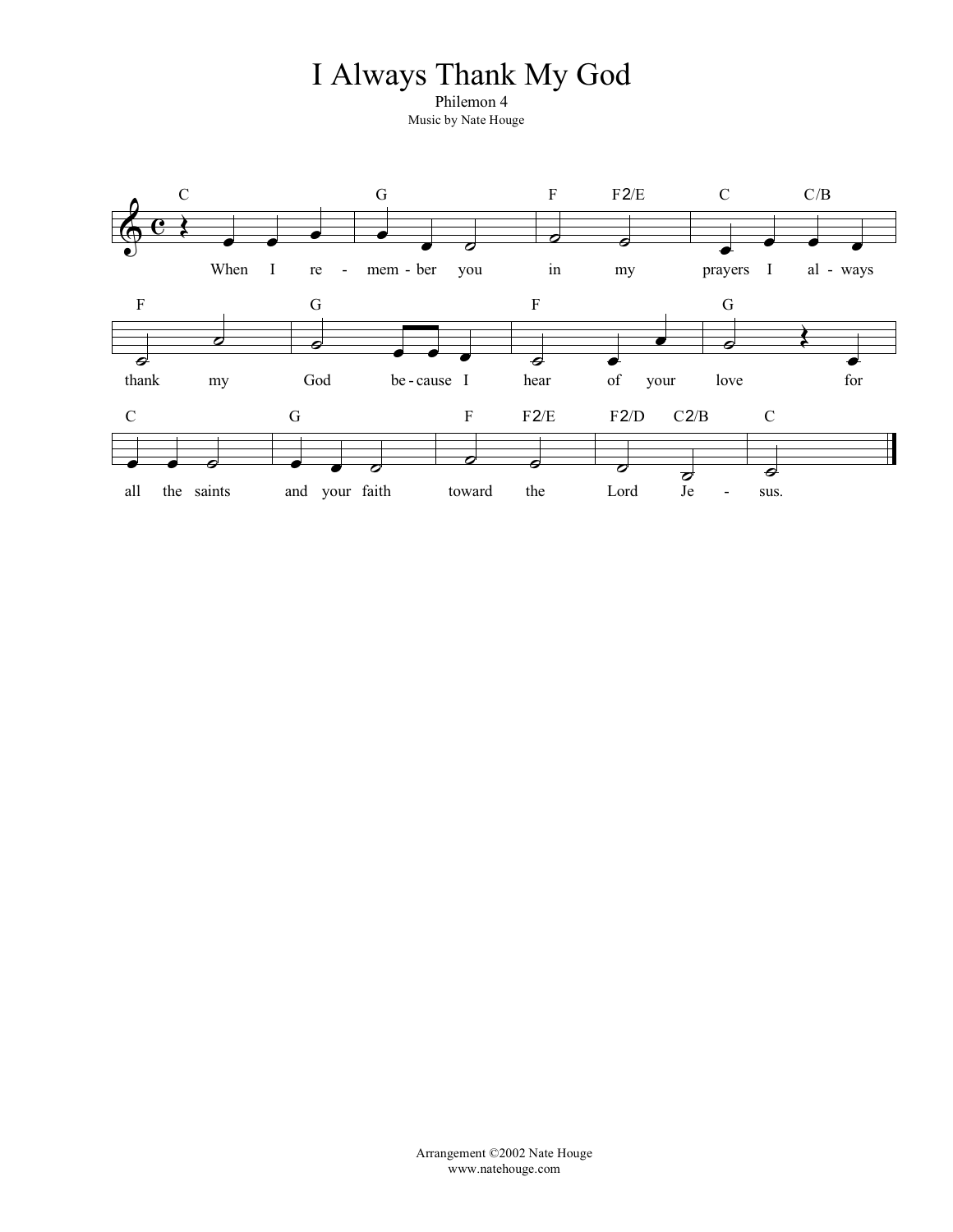#### On The Poor